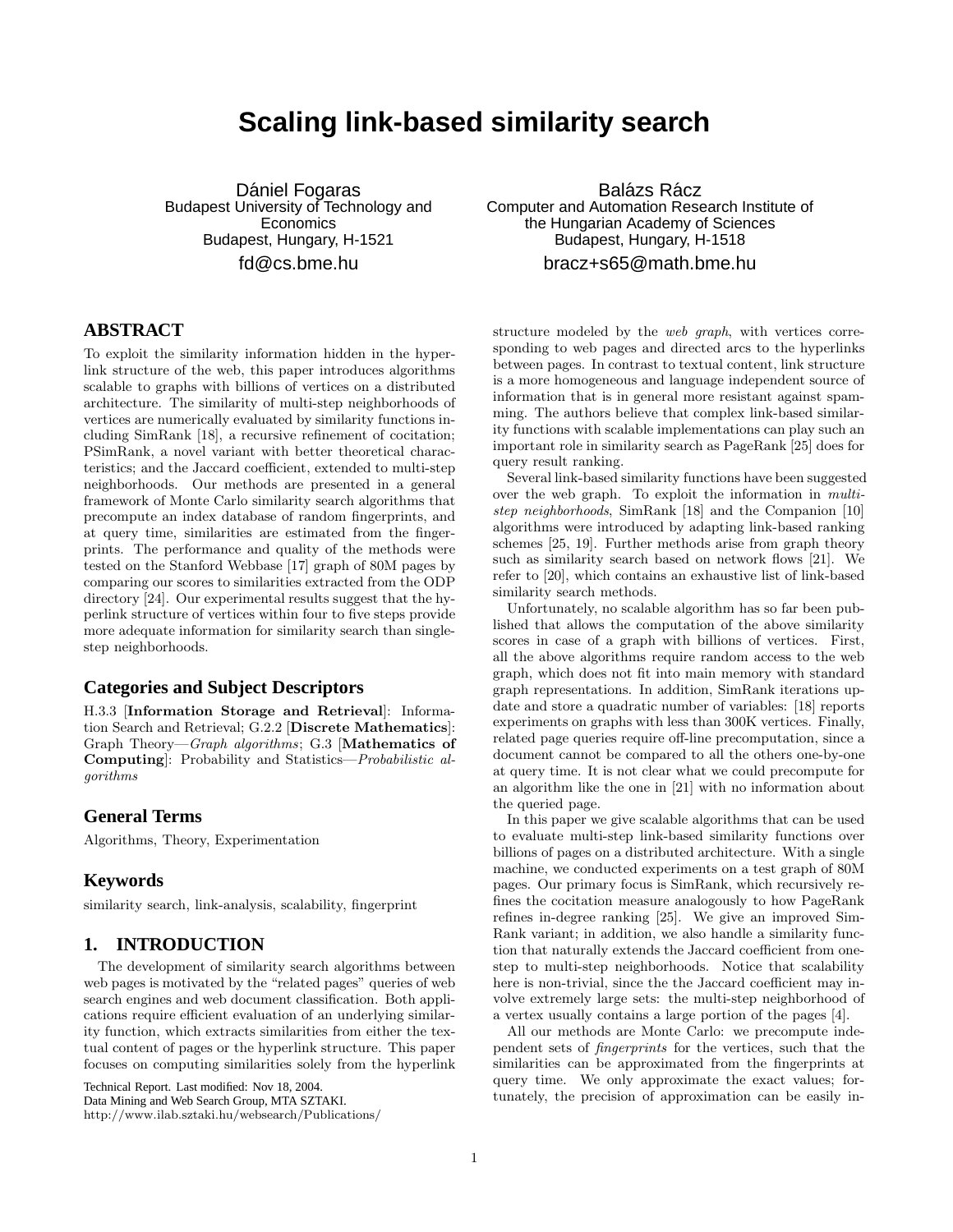creased on a distributed architecture by precomputing independent sets of fingerprints and querying them in parallel.

We started to investigate the scalability of SimRank in [11], and we gave a Monte Carlo algorithm with the naive representation as outlined in the beginning of Section 2. The main contributions of this paper are summarized as follows:

- In Section 2.1 we present a scalable algorithm to compute approximate SimRank scores by using a database of fingerprint trees, a compact and efficient representation of precomputed random walks.
- In Section 2.2 we introduce and analyze PSimRank, a novel variant of SimRank with better theoretical properties and a scalable algorithm.
- In Section 2.3 Jaccard coefficient is naturally extended to multi-step neighborhoods with a scalable algorithm.
- In Section 3 we show that all the proposed Monte Carlo similarity search algorithms are especially suitable for distributed computing.
- In Section 4 we prove that our Monte Carlo similarity search algorithms approximate the similarity scores with a precision that tends to one exponentially with the number of fingerprints.
- In Section 5 we report experiments about the quality and performance of the proposed methods evaluated on the Stanford WebBase graph of 80M vertices [17].

In the remainder of the introduction we discuss related results, define "scalability," and recall some basic facts about SimRank.

#### **1.1 Related Results**

Unfortunately the algorithmic details of "related pages" queries in commercial web search engines are not publicly available. We believe that an accurate similarity search algorithm should exploit both the hyperlink structure and the textual content. For example, the pure link-based algorithms like SimRank can be integrated with classical textbased information retrieval tools [1] by simply combining the similarity scores. Alternatively, the similarities can be extracted from the anchor texts referring to pages as proposed by [7, 14].

Recent years have witnessed a growing interest in the scalability issue of link-analysis algorithms. Palmer et al. [26] formulated essentially the same scalability requirements that we will present in Section 1.2; they give a scalable algorithm to estimate the neighborhood functions of vertices. Analogous goals were achieved by the development of PageRank: Brin and Page [25] introduced PageRank algorithm using main memory of size proportional to the number of vertices. Then external memory extensions were published in [8, 13]. A large amount of research was done to attain scalability for personalized PageRank [15, 12]. The scalability of Sim-Rank was also addressed by pruning [18], but this technique could only scale up to a graph with 300K vertices in the experiments of [18]. In addition, no theoretical argument was published about the error of approximating SimRank scores by pruning. In contrast, the algorithms of Section 2 were used to compute SimRank scores on a test graph of 80M vertices, and the theorems of Section 4 give bounds on the error of the approximation.

The key idea of achieving scalability by Monte Carlo algorithms was inspired by the seminal papers of Broder [5] and Cohen [9] estimating the resemblance of text documents and size of transitive closure of graphs, respectively. Both papers utilize min-hashing, the fingerprinting technique for the Jaccard coefficient that was also applied in [14] to scale similarity search based on anchor text. The main contribution of Section 2.3 is that we are able to generate fingerprints for multi-step neighborhoods with external memory algorithms. Monte Carlo algorithms with simulated random walks also play an important role in a different aspect of web algorithms, when a crawler attempts to download a uniform sample of web pages and compute various statistics [16, 27, 2] or page decay [3]. We refer to the book of Motwani and Raghavan [23] for more theoretical results about Monte Carlo algorithms solving combinatorial problems.

#### **1.2 Scalability Requirements**

In our framework similarity search algorithms serve two types of queries: the output of a  $\sin(u, v)$  similarity query is the similarity score of the given pages  $u$  and  $v$ ; the output of a related<sub>α</sub>(u) related query is the set of pages for which the similarity score with the queried page  $u$  is larger than the threshold  $\alpha$ . To serve queries efficiently we allow off-line precomputation, so the scalability requirements are formulated in the indexing-query model: we precompute an index database for a given web graph off-line, and later respond to queries on-line by accessing the database.

We say that a similarity search algorithm is *scalable* if the following properties hold:

- Time: The index database is precomputed within the time of a sorting operation, up to a constant factor. To serve a query the index database can only be accessed a constant number of times.
- Memory: The algorithms run in external memory [22]: the available main memory is constant, so it can be arbitrarily smaller than the size of the web graph.
- Parallelization: Both precomputation and queries can be implemented to utilize the computing power and storage capacity of tens to thousands of servers interconnected with a fast local network.

Observe that the time constraint implies that the index database cannot be too large. In fact our databases will be linear in the number  $V$  of vertices (pages).

The memory requirements do not allow random access to the web graph. We will first sort the edges by their ending vertices using external memory sorting. Later we will read the entire set of edges sequentially as a stream, and repeat this process a constant number of times.

# **1.3 Preliminaries about SimRank**

SimRank was introduced by Jeh and Widom [18] to formalize the intuition that "two pages are similar if they are referenced by similar pages." The recursive SimRank iteration propagates similarity scores with a constant decay factor  $c \in (0,1)$  for vertices  $u \neq v$ :

$$
\mathsf{sim}_{\ell+1}(u,v) = \frac{c}{|I(u)|\ |I(v)|} \sum_{u' \in I(u)} \sum_{v' \in I(v)} \mathsf{sim}_\ell(u',v')\,,
$$

where  $I(x)$  denotes the set of vertices linking to x; if  $I(u)$ or  $I(v)$  is empty, then  $\sin_{\ell+1}(u, v) = 0$  by definition. For a vertex pair with  $u = v$  we simply let  $\sin_{\ell+1}(u, v) = 1$ . The SimRank iteration starts with  $\sinh(u, v) = 1$  for  $u = v$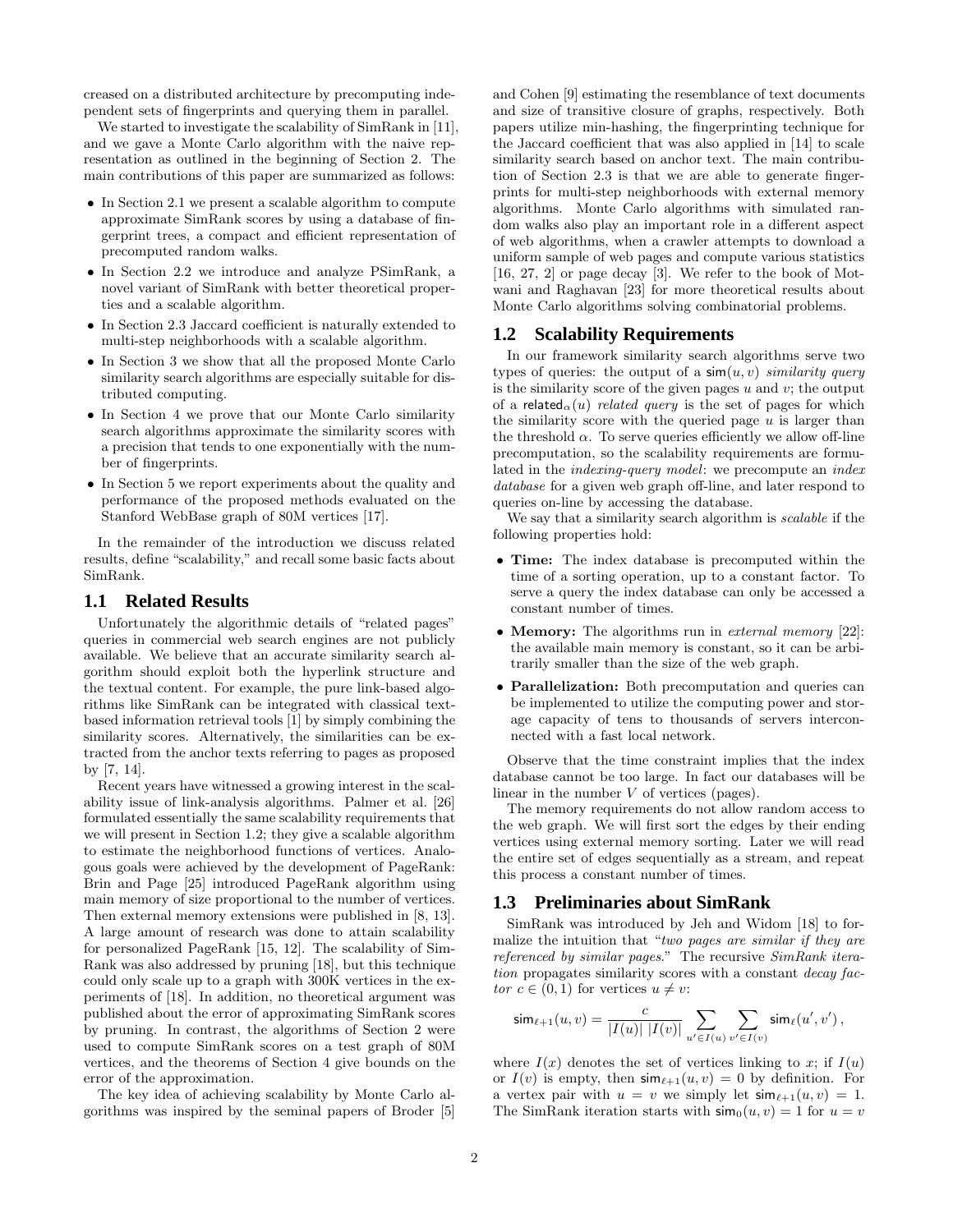and  $\sinh(u, v) = 0$  otherwise. The *SimRank score* is defined as the limit  $\lim_{\ell\to\infty}$  sim $_{\ell}(u, v)$ ; see [18] for the proof of convergence. Throughout this paper we refer to  $\sin((u, v))$  as a SimRank score, and regard  $\ell$  as a parameter of SimRank.

The SimRank algorithm of [18] calculates the scores by iterating over all pairs of web pages, thus each iteration requires  $\Theta(V^2)$  time and memory, where V denotes the number of pages. Thus the algorithm does not meet the scalability requirements by its quadratic running time and random access to the web graph.

We recall two generalizations of SimRank from [18], as we will exploit these results frequently. SimRank framework refers to the natural generalization that replaces the average function in SimRank iteration by an arbitrary function of the similarity scores of pairs of in-neighbors. Obviously, the convergence does not hold for all the algorithms in the framework, but still  $\sin \theta$  is a well-defined similarity ranking. Several variants are introduced in [18] for different purposes.

For the second generalization of SimRank, suppose that a random walk starts from each vertex and follows the links backwards. Let  $\tau_{u,v}$  denote the random variable equal to the first meeting time of the walks starting from  $u$  and  $v$ ;  $\tau_{u,v} = \infty$ , if they never meet; and  $\tau_{u,v} = 0$ , if  $u = v$ . In addition, let  $f$  be an arbitrary function that maps the meeting times  $0, 1, \ldots, \infty$  to similarity scores.

Definition 1. The expected f-meeting distance for vertices u and v is defined as  $\mathbb{E}(f(\tau_{u,v}))$ .

The above definition is adapted from [18] apart from the generalization that we do not assume uniform, independent walks of infinite length. In our case the walks may be pairwise independent, correlated, finite or infinite. For example, we will introduce PSimRank as an expected f-meeting distance of pairwise coupled random walks in Section 2.2.

The following theorem justifies the expected f-meeting distance as a generalization of SimRank. It claims that Sim-Rank is equal to the expected f-meeting distance with uniform independent walks and  $f(t) = c^t$ , where c denotes the decay factor of SimRank with  $0 < c < 1$ .

Theorem 1. For uniform, pairwise independent set of reversed random walks of length  $\ell$ , the equality  $\mathbb{E}(c^{\tau_{u,v}}) =$  $\sin(\mu, v)$  holds, whether  $\ell$  is finite or not.

The proof is published in [18] for the infinite case, and it can be easily extended to the finite case.

# **2. MONTE CARLO SIMILARITY SEARCH ALGORITHMS**

In this section we give the first scalable algorithm to approximate SimRank scores. In addition, we introduce new similarity functions accompanied by scalable algorithms: PSim-Rank and the extended Jaccard coefficient.

All the algorithms fit into the framework of Monte Carlo similarity search algorithms that will be introduced through the example of SimRank. Recall that Theorem 1 expressed SimRank as the expected value  $\mathsf{sim}_{\ell}(u, v) = \mathbb{E}(c^{\tau_{u, v}})$  for vertices  $u, v$ . Our algorithms generate reversed random walks, calculate the first meeting time  $\tau_{u,v}$  and estimate  $\sin(\mu, v)$ by  $c^{\tau_{u,v}}$ . To improve the precision of approximation, the sampling process is repeated N times and the independent samples are averaged. The computation is shared between indexing and querying as shown in Algorithm 1, a naive

#### Algorithm 1 Indexing (naive method) and similarity query

 $N$ =number of fingerprints,  $\ell$ =path length,  $c=$ decay factor. Indexing: Uses random access to the graph.

1: for  $i := 1$  to N do

- 2: **for** every vertex  $j$  of the web graph **do**
- 3: Fingerprint $[i][j]]$ :=random reversed path of length  $\ell$  starting from j.

Query  $\operatorname{\mathsf{sim}}(u,v)$ :

1: sim:=0

- 2: for  $i := 1$  to N do
- 3: Let  $k$  be the smallest offset with Fingerprint $[i][u][k]=$ Fingerprint $[i][v][k]$
- 4: if such  $k$  exists then
- 5:  $\mathsf{sim}:=\mathsf{sim}+c^k$
- 6: return sim/ $N$

implementation. During the precomputation phase we generate and store N independent reversed random walks of length  $\ell$  for each vertex, and the first meeting time  $\tau_{u,v}$  is calculated at query time by reading the random walks from the precomputed index database.

The main concept of Monte Carlo similarity search already arises in this example. In general fingerprint refers to a random object (a random walk in the example of Sim-Rank) associated with a node in such a way, that the expected similarity of a pair of fingerprints is the similarity of their nodes. The Monte Carlo method precomputes and stores fingerprints in an index database and estimates similarity scores at query time by averaging. The main difficulties of this framework are as follows:

- During indexing (generating the fingerprints) we have to meet the scalability requirements of Section 1.2. For example, generating the random walks with the naive indexing algorithm requires random access to the web graph, thus we need to store all the links in main memory. To avoid this, we will first introduce algorithms utilizing  $\Theta(V)$  main memory and then algorithms using memory of constant size, where  $V$  denotes the number of vertices. These computational requirements are referred to as semi-external memory and external memory models [22], respectively. The parallelization techniques will be discussed in Section 3.
- To achieve a reasonably sized index database, we need a compact representation of the fingerprints. In the case of the previous example, the index database (including an inverted index for related queries) is of size  $2 \cdot V \cdot N \cdot \ell$ . In practical examples we have  $V \approx 10^9$  vertices and  $N = 100$ fingerprints of length  $\ell = 10$ , thus the database is in total 8000 gigabytes. We will show a compact representation that allows us to encode the fingerprints in  $2 \cdot V \cdot N$  cells, resulting in an index database with a size of 800 gigabytes.
- We need efficient algorithms for evaluating queries. For queries the main idea is that the similarity matrix is sparse, for a page  $u$  there are relatively few other pages that have non-negligible similarity to  $u$ . We will give algorithms that enumerate these pages in time proportional to their number.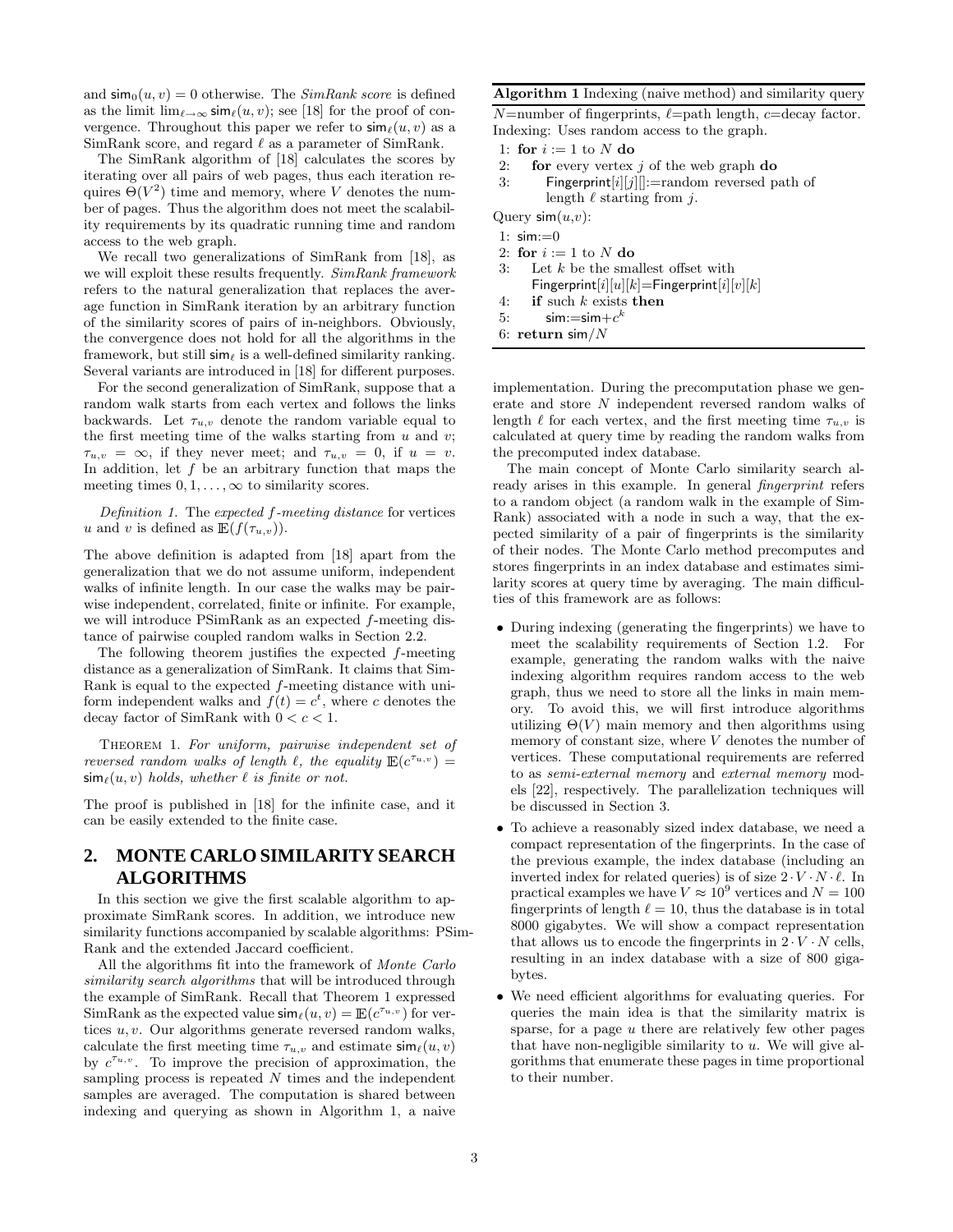

Figure 1: Representing the first meeting times of coalescing reversed walks of  $u_1$ ,  $u_2$ ,  $u_3$ ,  $u_4$  and  $u_5$ (above) with a fingerprint graph (below). For example, the fingerprints of  $u_2$  and  $u_5$  first meet at time  $\tau_{u_2,u_5} = \max\{3,4\} = 4$ .

#### **2.1 SimRank**

The main idea of this section is that we do not generate totally independent sets of reversed random walks as in Algorithm 1. Instead, we generate a set of coalescing walks: each pair of walks will follow the same path after their first meeting time. (This coupling is commonly used in the theory of random walks.) More precisely, we start a reversed walk from each vertex. In each time step, the walks at different vertices step independently to an in-neighbor chosen uniformly. If two walks are at the same vertex, they follow the same edge.

Notice that we can still estimate  $\sin\theta(u, v) = \mathbb{E}(c^{\tau_{u,v}})$ from the first meeting time  $\tau_{u,v}$  of coalescing walks, since any pair of walks are independent until they first meet. We will show that the meeting times of coalescing walks can be represented in a surprisingly compact way by storing only one integer for each vertex instead of storing walks of length  $\ell$ . In addition, coalescing walks can be generated more efficiently by the algorithm discussed in Section 2.1.3 than totally independent walks.

#### *2.1.1 Fingerprint trees*

A set of coalescing reversed random walks can be represented in a compact and efficient way. The main idea is that we do not need to reconstruct the actual paths as long as we can reconstruct the first meeting times for each pair of them. To encode this, we define the fingerprint graph (FPG) for a given set of coalescing random walks as follows.

The vertices of FPG correspond to the vertices of the web graph indexed by  $1, 2, \ldots, V$ . For each vertex u, we add a directed edge  $(u, v)$  to the FPG for at most one vertex v with

- (1)  $v < u$  and the fingerprints of u and v first meet at time  $\tau_{u,v} < \infty;$
- (2) among vertices satisfying  $(1)$  vertex v has earliest meeting time  $\tau_{u,v}$ ;
- (3) and given  $(1-2)$ , the index of v is minimal.

Furthermore we label the edge  $(u, v)$  with  $\tau_{u,v}$ . An example for a fingerprint graph is shown as Fig. 1.

The most important property of the compact FPG representation that it still allows us to reconstruct  $\tau_{u,v}$  values with the following algorithm. For a pair of nodes  $u$  and  $v$  consider



Figure 2: Notation of specific vertices and edge labels of a fingerprint graph. In the example  $|P(u, w)| = 3$  and  $|P(v, w)| = 4$ .

the unique paths in the FPG starting from  $u$  and  $v$ . If these paths have no vertex in common, then  $\tau_{u,v} = \infty$ . Otherwise take the parts until the first intersection; let  $t_1$  and  $t_2$ denote the labels of the last edges in the parts we selected; and let  $t_1 = 0$  (or  $t_2 = 0$ ), if u (or v) is the first intersection point. Then  $\tau_{u,v} = \max\{t_1, t_2\}$ , see the example of Fig. 1. The correctness of this algorithm with further properties of the FPG is summarized by the following lemma.

Lemma 2. Consider the fingerprint graph for a set of coalescing random walks. This graph is a directed acyclic graph, each node has out-degree at most 1, thus it is a forest of rooted trees with edges directed towards the roots.

Consider the unique path in the fingerprint graph starting from vertex u. The indices of nodes it visits are strictly decreasing, and the labels on the edges are strictly increasing. With the algorithm detailed above all  $\tau_{u,v}$  values can be determined.

PROOF. The first two statements naturally follow from the definition of fingerprint graphs. Now, we prove that for any two vertices u, v the first meeting time  $\tau_{u,v}$  can be calculated by the algorithm detailed above the lemma.

First we prove that  $\tau_{u,v} < \infty$  iff  $P(u)$  and  $P(v)$  intersect each other, where  $P(x)$  denotes the unique path in the FPG starting from x. If a directed edge connects two vertices in the FPG, then they have a finite meeting time. Notice that the relation  $\{(u, v) : \tau_{u,v} < \infty\}$  is transitive, due to the coalescing property of the walks. Thus any two vertices  $u$ and  $v$  in the same (undirected) connected component of the fingerprint graph have finite meeting time. On the other hand, each connected component of an FPG is a rooted tree with edges directed towards the root. If  $\tau_{u,v} < \infty$  would hold for  $u$  and  $v$  in two different trees (components), then the same relation would hold for the roots of these trees by transitivity, and there would exist an FPG edge starting from the root with larger index, which is a contradiction. So far, we have seen that  $\tau_{u,v} < \infty$  iff the vertices u and v fall into the same component of the FPG. The latter is equivalent with saying  $P(u)$  and  $P(v)$  intersect each other, since the components are reversed rooted trees.

Now, we will show that  $\tau_{u,v} = \max\{t_1, t_2\}$  holds for any vertices  $u, v$  with  $\tau_{u,v} < \infty$  as calculated by the algorithm of the lemma. Let us denote by  $|P(x, w)|$  the number of edges in  $P(x)$  from x to w, and x' the first edge of  $P(x)$ , if  $|P(x, w)| > 0$  for  $x = u, v$ . Furthermore we will refer to the labels of  $u'$  and  $v'$  as  $t'_1$  and  $t'_2$ ; the first intersection point of  $P(u)$  and  $P(v)$  will be denoted by w. Recall that  $t_1$ and  $t_2$  denote the labels of the edges of  $P(u)$  and  $P(v)$  with ending vertex w; and  $t_1 = 0$  (or  $t_2 = 0$ ) if  $|P(u, w)| = 0$  (or  $|P(v, w)| = 0$ . We refer to Fig. 2 summarizing the notation.

We will proceed induction on  $k = |P(u, w)| + |P(v, w)|$  to prove that  $\tau_{u,v} = \max\{t_1, t_2\}$  holds for any vertices  $u, v$  with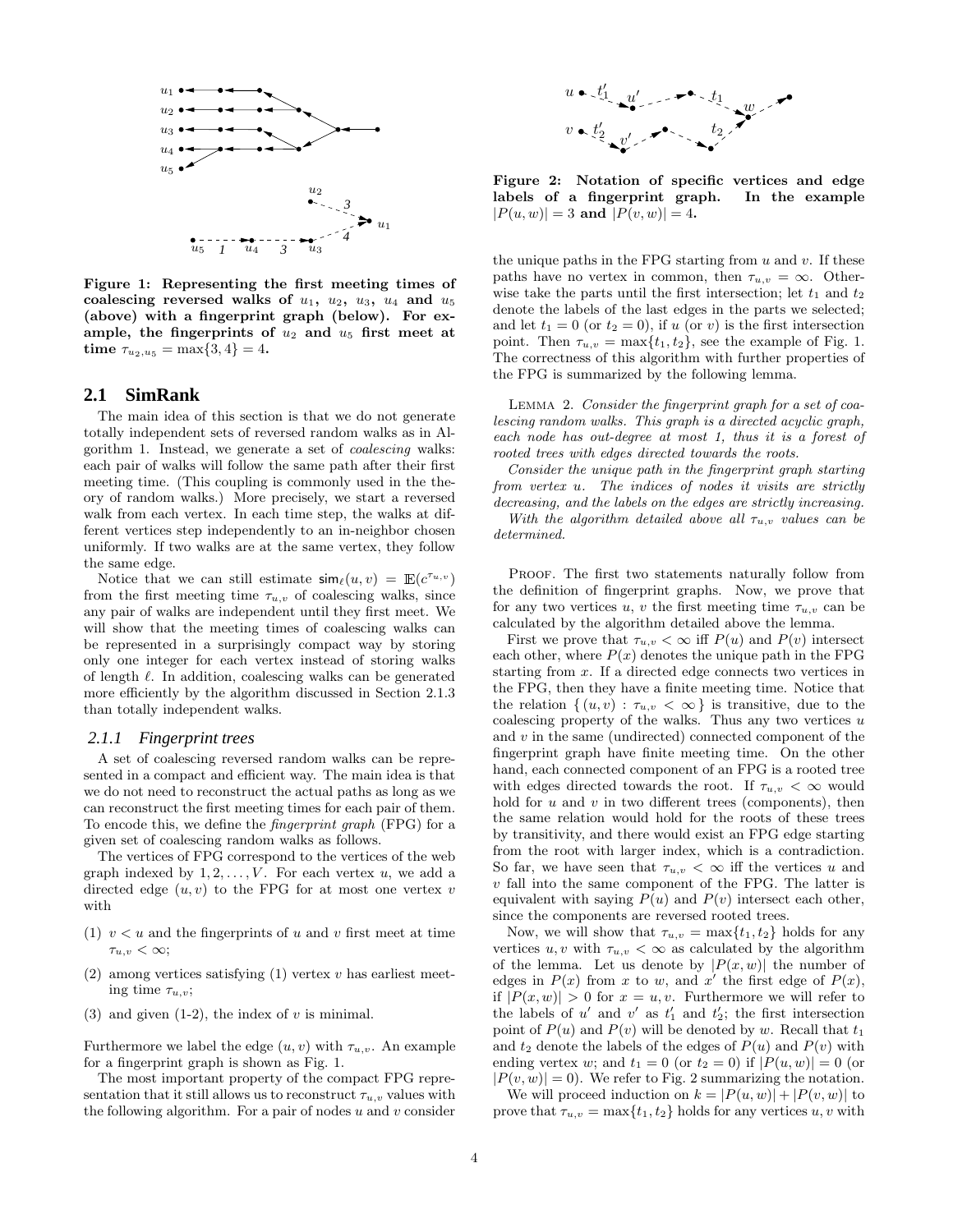$\tau_{u,v} < \infty$ . The case of  $k = 1$  is trivial, as it implies that the vertices  $u$  and  $v$  are connected by an edge in the FPG and the label of this edge equals  $\tau_{u,v}$ . Furthermore one of  $t_1$  and  $t_2$  equals this label, and the other is zero.

The following property of coalescing walks will be referred to as *generalized transitivity*. For any vertices  $u, v, z$ 

$$
\tau_{u,v} < \infty \text{ and } \tau_{v,z} \leq \tau_{u,v} \implies \tau_{u,v} = \tau_{u,z}.
$$

The statement is trivial, since the first meeting time  $\tau_{u,v}$  of the walks of  $u$  and  $v$  can be expressed as the meeting time  $\tau_{u,z}$ , if the walks of v and z coalesce not later than  $\tau_{u,v}$ .

To proceed the induction from  $k$  to  $k + 1$  suppose that  $u = w$  or  $v = w$ . Without loss of generality, we assume that  $u = w$  and  $v \neq w$ . Since the indices of the vertices visited by  $P(v)$  decreases,  $w = u < v$  holds. By the definition of the FPG, among the vertices with smaller index than  $v$  the meeting time  $\tau_{v,v'}$  is minimal, thus  $\tau_{v,v'} \leq \tau_{u,v}$  holds. Then by applying generalized transitivity we get  $\tau_{u,v} = \tau_{u,v'}$ , which is equal to  $\max\{t_1, t_2\} = t_2$  by induction.

In case of  $u \neq w$  and  $v \neq w$  we suppose that  $t'_2 \leq t'_1$ without loss of generality. If  $u < v$ , then  $\tau_{v,v'} \leq \tau_{u,v}$  by the definition of the FPG. Analogously, if  $u > v$ , then  $\tau_{u,u'} \leq$  $\tau_{u,v}$ , and by applying this inequality we get  $\tau_{v,v'} = t'_2 \leq t'_1 =$  $\tau_{u,u'} \leq \tau_{u,v}$ . In both cases the inequality  $\tau_{v,v'} \leq \tau_{u,v}$  holds, so we get  $\tau_{u,v} = \tau_{u,v'}$  by the generalized transitivity. By induction  $\tau_{u,v} = \tau_{u,v'} = \max\{t_1, t_2\}$ , if  $v' \neq w$ ; otherwise  $\tau_{u,v} = \tau_{u,v'} = \max\{t_1, 0\} = \max\{t_1, t_2\}$ , where the last equality follows from  $t_1 \geq t_1' \geq t_2' = t_2$ . This completes the proof.  $\square$ 

By the lemma, the fingerprint graph is a collection of rooted trees referred to as *fingerprint trees*. The main observation for storage and query is that the partition of nodes into trees preserves the locality of the similarity function.

#### *2.1.2 Fingerprint database and query*

The first advantage of the fingerprint graph is that it represents all first meeting times for a set of coalescing walks of length  $\ell$  in compact manner. It is compact, since every vertex has at most one out-edge in an FPG, so the size of one graph is  $V$ , and  $N \cdot V$  bounds the total size.<sup>1</sup> This is a significant improvement of the naive representation of the walks with a size of  $N \cdot V \cdot \ell$ .

The second important property of the fingerprint graph is that two vertices have non-zero estimated similarity iff they fall into the same fingerprint tree. Thus, when serving a  $related(u)$  query it is enough to read and traverse from each of the  $N$  fingerprint graphs the unique subtree containing  $u$ . Therefore in a fingerprint database, we store the fingerprint graphs ordered as a collection of fingerprint trees, and for each vertex  $u$  we also store the identifiers of the  $N$  trees containing  $u$ . By adding the identifiers the total size of the database is no more than  $2 \cdot N \cdot V$ .

A related(u) query requires  $N + 1$  accesses to the fingerprint database: one for the tree identifiers and then N more for the fingerprint trees of u. A  $\sin(u, v)$  query accesses the fingerprint database at most  $N + 2$  times, by loading two lists of identifiers and then the trees containing both  $u$ and  $v$ . For both type of queries the trees can be traversed in time linear compared to the size of the tree.

#### Algorithm 2 Indexing  $(u\sin g 2 \cdot V \sin m)$  memory)

 $N=$ number of fingerprints,  $\ell=$ length of paths. Uses subroutine GenRndInEdges that generates a random in-edge for each vertex in the graph and stores its source in an array.

- 1: for  $i := 1$  to N do
- 2: for every vertex  $j$  of the web graph do
- 3: PathEnd[j] := j /\*start a path from  $j*/$
- 4: for  $k:=1$  to  $\ell$  do
- 5:  $NextIn[] := GenRndInEdges();$
- 6: **for** every vertex j with PathEnd $[j] \neq$  "stopped" do
- 7: PathEnd[j]:=NextIn[PathEnd[j]] /\*extend the path\*/
- 8: SaveNewFPGEdges(PathEnd)
- 9: Collect edges into trees and save as  $FPG_i$ .

Notice that the query algorithms do not meet all the scalability requirements: although the number of database accesses is constant (at most  $N+2$ ), the memory requirement for storing and traversing one fingerprint tree may be as large as the number of pages  $V$ . Thus, theoretically the algorithm may use as much as V memory.

Fortunately, in case of web data the algorithm performs as an external memory algorithm. As verified by our numerical experiments on 80M pages in Section 5.3 the average sizes of fingerprint trees are approximately 100–200 for reasonable path lengths. Even the largest trees in our database had at most 10K–20K vertices, thus 50Kbytes of data needs to be read for each database access in worst case.

#### *2.1.3 Building the fingerprint database*

It remains to show a scalable algorithm to generate coalescing sets of walks and compute the fingerprint graphs.

As opposed to the naive algorithm generating the fingerprints one-by-one, we generate all fingerprints together. With one iteration we extend all partially generated fingerprints by one edge. To achieve this, we generate one uniform in-edge  $e_i$  for each vertex j independently. Then extend with edge  $e_j$  each of those fingerprints that have the same last node j. This method generates a coalescing set of walks, since a pair of walks will be extended with the same edge after they first meet, but they were independent before.

The pseudo-code is displayed as Algorithm 2, where Next- $\ln[j]$  stores the starting vertex of the randomly chosen edge  $e_j$ , and PathEnd[j] is the ending vertex of the partial fingerprint that started from  $j$ . To be more precise, if a group of walks already met, then  $PathEnd[j]=$ "stopped" for every member  $j$  of the group except for the smallest  $j$ . The Save-NewFPGEdges subroutine detects if a group of walks meets in the current iteration, saves the fingerprint tree edges corresponding to the meetings and sets  $PathEnd[j]= "stopped"$ for all non-minimal members  $j$  of the group. SaveNewFPG-Edges detects new meetings by a linear time counting sort of the non-stopped elements of PathEnd array.

The subroutine GenRndInEdges may generate a set of random in-edges with a simple external memory algorithm if the edges are sorted by the ending vertices. Notice that a significant improvement can be achieved by generating and saving all the required random edge-sets together during a single scan over the edges of the web graph. Thus, all the  $N \cdot \ell$  edge-scans can be replaced by one edge-scan and saving

 $^1\text{To be more precise we need }V(\lceil \log(V) \rceil + \lceil \log(\ell) \rceil)$  bits for an FPG to store the labelled edges. Notice that the weights require no more than  $\lceil \log(\ell) \rceil = 4$  bits for each vertex for typical value of  $\ell = 10$ .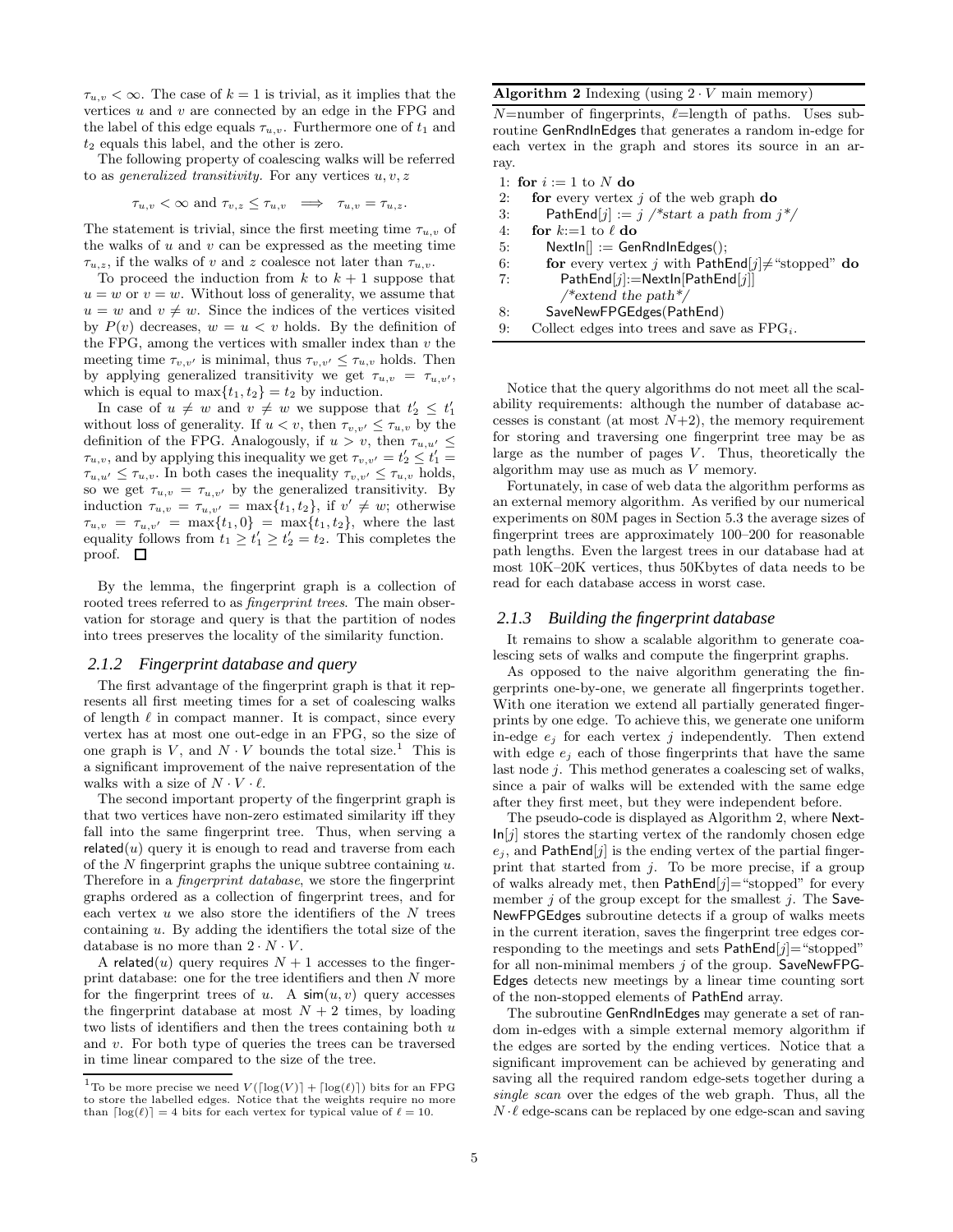

Figure 3: When SimRank fails: pages  $u$  and  $v$  have  $k$  witnesses for similarity, yet their SimRank score is smaller than  $\frac{1}{k}$ .

the sets of in-edges. Then GenRndInEdges sequentially reads the  $N \cdot \ell$  arrays of size V from disk.

The algorithm outlined above fits into the semi-external memory model, since it utilizes  $2 \cdot V$  main memory to store the PathEnd and NextIn arrays. (The counter sort operation of SaveNewFPGEdges may reuse NextIn array, so it does not require additional storage capacity.) The algorithm can be easily converted into the external memory model by keeping PathEnd and NextIn arrays on the disk and by replacing Lines 6-8 of Algorithm 2 with external sorting and merging processes. Furthermore, at the end of the indexing the individual fingerprint trees can be collected with  $\ell$  sorting and merging operations, as the longest possible path in each fingerprint tree is  $\ell$  (due to Lemma 2 the labels are strictly increasing but cannot grow over  $\ell$ .

In a distributed system, where up to hundreds of modest capacity machines are available with fast network connections between them, we can eliminate all the disk I/O for the precomputation phase.

We split the web graph so that each participating computer gets a part of the vertices so, that it can hold the (in-)edge set associated with those vertices in its main memory, along with an array of tokens sized roughly the number of vertices it is responsible for. Each token represents a partial fingerprint that has its current vertex from the set associated with the current host. Each host generates a set of random in-edges for those vertices it is responsible for, and advances the tokens in its property with the respective edges. Then the tokens are transferred on the network to their new owner. Now the walks that have just met are in the main memory of the machine which is responsible for the meeting point vertex, thus are easily found and the required edge in the fingerprint graph can be outputted.

#### **2.2 PSimRank**

In this section we give a new SimRank variant with properties extending those of Minimax SimRank [18], a nonscalable algorithm that cannot be formulated in our framework. The new similarity function will be expressed as an expected f-meeting distance by modifying the distribution of the set of random walks and by keeping  $f(t) = c^t$ .

A deficiency of SimRank can be best viewed by an example. Consider two very popular web portals. Many users link to both pages on their personal websites, but these pages are not reported to be similar by SimRank. An extreme case is depicted on Fig. 3 with portals  $u$  and  $v$  having the same in-neighborhood of size  $k$ . Though the  $k$  pages are totally dissimilar in the link-based sense, we would still intuitively regard  $u$  and  $v$  as similar. Unfortunately SimRank is counter-intuitive in this case, as  $\sinh(u, v) = c \cdot \frac{1}{k}$  converges to zero with the number  $k$  of common in-neighbors.

#### *2.2.1 Coupled random walks*

We define PSimRank as the expected f-meeting distance of a set of random walks, which are not independent, as in case of SimRank, but are coupled so that a pair of them can find each other more easily.

We solve the deficiency of SimRank by allowing the random walks to meet with higher probability when they are close to each other: a pair of random walks at vertices  $u', v'$ will advance to the same vertex (i.e., meet in one step) with probability of the Jaccard coefficient  $\frac{|I(u') \cap I(v')|}{|I(u') \cup I(v')|}$  of their inneighborhoods  $I(u')$  and  $I(v')$ .

Definition 2. PSimRank is the expected f-meeting distance with  $f(t) = c^t$  (for some  $0 < c < 1$ ) of the following set of random walks. For each vertex  $u$ , the random walk  $X_u$  makes  $\ell$  uniform independent steps on the transposed web graph starting from point  $u$ . For each pair of vertices  $u, v$  and time  $t$ , assume the random walks are at position  $X_u(t) = u'$  and  $X_v(t) = v'$ . Then

- with probability  $\frac{|I(u') \cap I(v')|}{|I(u') \cup I(v')|}$  they both step to the same uniformly chosen vertex of  $I(u') \cap I(v')$ ;
- with probability  $\frac{|I(u')\setminus I(v')|}{|I(u')\cup I(v')|}$  the walk  $X_u$  steps to a uniform vertex in  $I(u') \setminus I(v')$  and the walk  $X_v$  steps to an independently chosen uniform vertex in  $I(v')$ ;
- with probability  $\frac{|I(v')\setminus I(u')|}{|I(u')\cup I(v')|}$  the walk  $X_v$  steps to a uniform vertex in  $I(v') \setminus I(u')$  and the walk  $X_u$  steps to an independently chosen uniform vertex in  $I(u')$ .

We give a set of random walks satisfying the coupling of the definition. For each time  $t \geq 0$  we choose an independent random permutation  $\sigma_t$  on the vertices of the web graph. At time t if the random walk from vertex u is at  $X_u(t) = u'$ , it will step to the in-neighbor with smallest index given by the permutation  $\sigma_t$ , i.e.,

$$
X_u(t+1) = \operatorname*{argmin}_{u'' \in I(u')} \sigma_t(u'')
$$

It is easy to see that the random walk  $X_u$  takes uniform independent steps, since we have a new permutation for each step. The above coupling is also satisfied, since for any pair  $u', v'$  the vertex  $\operatorname{argmin}_{w \in I(u') \cup I(v')} \sigma_t(w)$  falls into the sets  $I(u') \cap I(v')$ ,  $I(u') \setminus I(v')$ ,  $I(v') \setminus I(u')$  with respective probabilities

$$
\frac{|I(u') \cap I(v')|}{|I(u') \cup I(v')|}, \frac{|I(u') \setminus I(v')|}{|I(u') \cup I(v')|} \text{ and } \frac{|I(v') \setminus I(u')|}{|I(u') \cup I(v')|}.
$$

#### *2.2.2 PSimRank in SimRank framework*

Now we prove that PSimRank is in the SimRank framework, i.e., the scores can be formulated by iterations that propagate similarities over the pairs of in-neighbors analogously to SimRank. The PSimRank-iterations provide an exact quadratic algorithm to compute PSimRank scores. Furthermore, the iterative formulation indicates that PSim-Rank scores are determined by Definition 2 and the values do not depend on the actual choice of the coupling.

Let  $\tau_{u,v}$  denote the first meeting time of the walks of  $X_u, X_v$  starting from vertices u, v; and  $\tau_{u,v} = \infty$  if the walks never meet. Then PSimRank scores for path length  $\ell$  can be expressed by definition as  $\text{psim}_{\ell}(u, v) = \mathbb{E}(c^{\tau_{u,v}})$ . It is trivial that  $\text{psim}_0(u, v) = 1$ , if  $u = v$ ; and otherwise  $\text{psim}_0(u, v) = 0$ .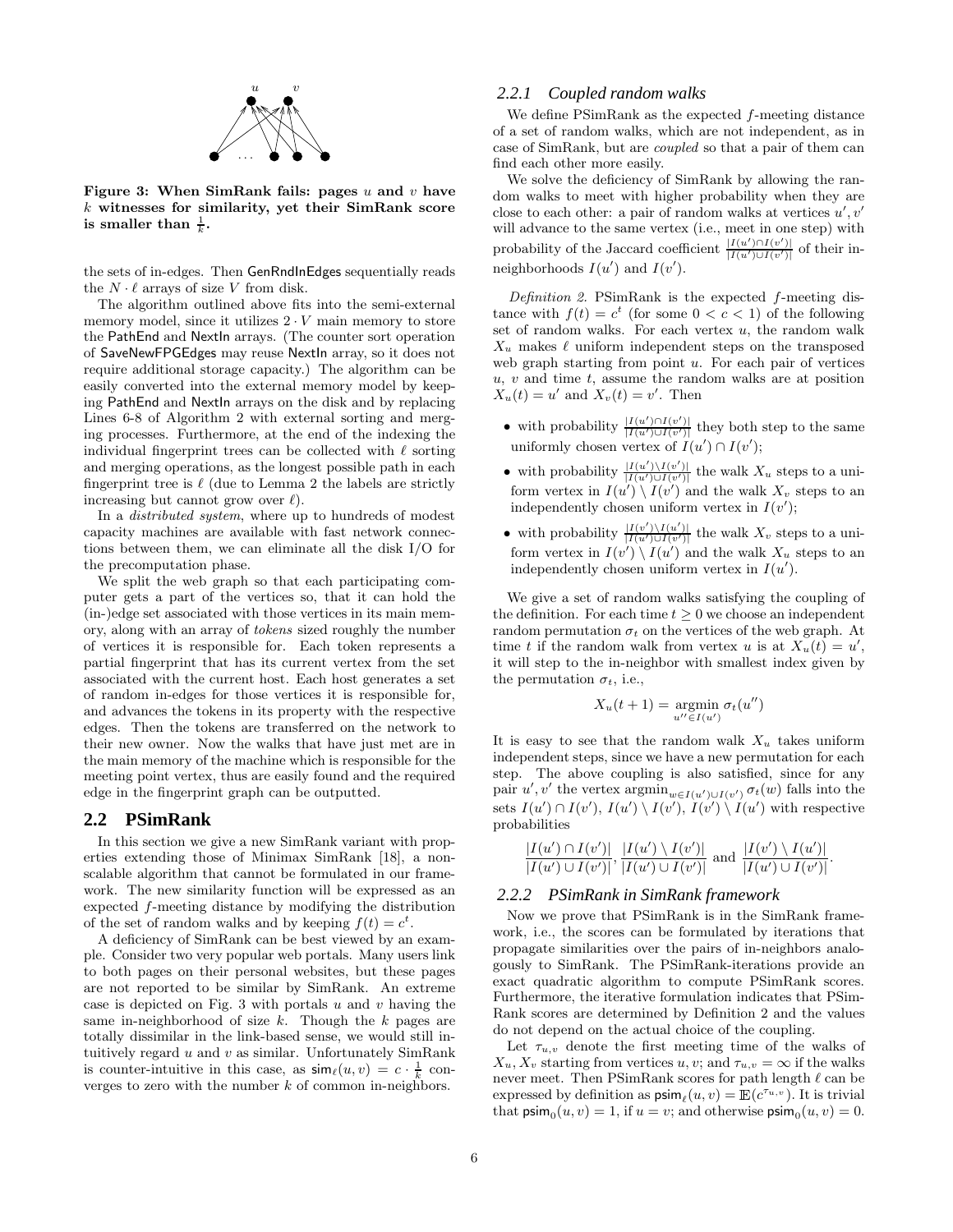By applying the law of total expectation on the first step of the walks  $X_u$  and  $X_v$ , and time shift we get the following PSimRank iterations:

$$
\begin{array}{lcl} \mathsf{psim}_{\ell+1}(u,v) & = & 1, \text{ if } u=v; \\ \mathsf{psim}_{\ell+1}(u,v) & = & 0, \text{ if } I(u) = \emptyset \text{ or } I(v) = \emptyset; \\ \mathsf{psim}_{\ell+1}(u,v) & = & c \cdot \begin{bmatrix} |I(u) \cap I(v)| \\ |I(u) \cup I(v)| \end{bmatrix} \cdot 1 + \\ & & + \frac{|I(u) \backslash I(v)|}{|I(u) \cup I(v)|} \cdot \frac{1}{|I(u) \backslash I(v)| |I(v)|} \sum_{\substack{u' \in I(u) \backslash I(v) \\ v' \in I(v)}} \mathsf{psim}_{\ell}(u',v') + \\ & & + \frac{|I(v) \backslash I(u)|}{|I(u) \cup I(v)|} \cdot \frac{1}{|I(v) \backslash I(u)| |I(u)|} \sum_{\substack{u' \in I(v) \backslash I(u) \\ u' \in I(u)}} \mathsf{psim}_{\ell}(u',v') \end{array} \bigg].
$$

#### *2.2.3 Computing PSimRank*

To achieve a scalable algorithm for PSimRank we modify the SimRank indexing and query algorithms introduced in Section 2.1. The following result allows us to use the compact representation of fingerprint graphs.

Lemma 3. Any set of random walks satisfying the PSim-Rank requirements are coalescing, i.e., any pair follows the same path after their first meeting time.

PROOF. Let  $u$  and  $v$  be arbitrary nodes. By the first coupling requirement, if at time t the random walks  $X_u$  and  $X_v$  are at the same nodes  $u' = v'$ , then  $I(u') = I(v')$ , thus with probability  $\frac{|I(u') \cap I(v')|}{|I(u') \cup I(v')} = 1$  they proceed to the same vertex.  $\square$ 

To apply the indexing algorithm of SimRank, we only need to ensure the pairwise coupling. This can be accomplished by simply replacing the GenRndInEdges procedure. Recall, that for SimRank this procedure generated one independent, uniform in-edge for each vertex  $v$  in the graph. In case of PSimRank, GenRndInEdges chooses a permutation  $\sigma$ at random; and then for each vertex  $v$  the in-neighbor with smallest index under the permutation  $\sigma$  is selected, i.e., vertex  $\operatorname{argmin}_{v' \in I(v)} \sigma(v')$  is chosen.

As in the case of the GenRndInEdges for SimRank, all the required sets of random in-edges can be generated within a single scan over the edges of the web graph, if the edges are sorted by the ending vertices. The random permutations can be stored in small space by random linear transformations as in [6]. With this method the external memory implementation of SimRank can be extended to PSimRank.

#### **2.3 Extended Jaccard coefficient**

In this section we formally define the extended Jaccard coefficient, and give efficient (Monte Carlo) approximation algorithms in the indexing-query model by applying minhashing [5], the well-known fingerprinting technique for estimating Jaccard coefficient between arbitrary sets. The main contribution of this section is that we give semi-external memory, external memory and distributed algorithms similar to PageRank iterations [25, 8] that compute the minhash fingerprints for the multi-step neighborhoods of vertices. The proposed methods can be further parallelized using the methods described in Section 3.

The extended Jaccard coefficient is defined as the exponentially weighted sum of the Jaccard coefficients of larger neighborhoods.

Definition 3. Let  $I_k(v)$  be the k-in-neighborhood of v, i.e., the set of vertices from where vertex  $v$  can be reached using at most k directed edges. The extended Jaccard coefficient, XJaccard for length  $\ell$  of vertices u and v is defined as

$$
\operatorname{xjac}_{\ell}(u,v) = \sum_{k=1}^{\ell} \frac{|I_k(u) \cap I_k(v)|}{|I_k(u) \cup I_k(v)|} \cdot c^k(1-c)
$$

We will use the following *min-hash* fingerprinting technique for Jaccard coefficients [5]: take a random permutation  $\sigma$  of the vertices and represent each set  $I_k(v)$  with the minimum value of this permutation over the set  $I_k(v)$  as a fingerprint. Then for each distance  $k$  and vertices  $u, v$  the probability of these fingerprints to match equals the Jaccard coefficient  $\frac{|I_k(u) \cap I_k(v)|}{|I_k(u) \cup I_k(v)|}$ . We can use this for each  $k = 1, \ldots, \ell$ to get an  $\ell$  sized fingerprint of each vertex, from which the extended Jaccard coefficients can be approximated for any pair of vertices.

More precisely, we calculate the following fingerprint for each vertex v and each  $k = 1, \ldots, \ell$ :

$$
fp_k(v) = \min_{v' \in I_k(v)} \sigma(v')
$$

Then by taking these as random variables the following statement holds (note that we use the same random permutation  $\sigma$  for each step).

Lemma 4.

$$
\mathrm{xjac}_{\ell}(u,v) = \mathbb{E}\left(\sum_{k=1}^{\ell} c^k (1-c) \, \mathbb{1}\{\mathrm{fp}_k(u) = \mathrm{fp}_k(v)\}\right)
$$

PROOF. Using the linearity of expectation and the wellknown fingerprinting technique for Jaccard coefficient the statement follows.  $\square$ 

Using this probabilistic formulation we can take  $N$  independent sample to generate N sets of fingerprints. Upon a query  $x_j$ **ac**<sub> $\ell$ </sub> $(u, v)$  we load all the fingerprints for u and v, and average the results of them to get an unbiased estimate of  $x_j$ **ac**<sub> $\ell$ </sub> $(u, v)$ . For serving related queries we load the fingerprints of the queried page and use standard inverted indexing techniques to find all the pages that have matching parts in their fingerprints.

Serving XJaccard queries requires a database of size  $2 \cdot V$ .  $N \cdot \ell$ , a similarity query uses two database accesses, and a related query uses up to  $1 + N \cdot \ell$  database accesses. As we will show in Section 5, the preferred length of fingerprints is approximately  $\ell = 4$  on the web graph, thus these figures are still reasonable. Furthermore, the factor  $N$  can be eliminated by using N-way parallelization, as discussed in Section 3.

#### *2.3.1 Precomputation of extended Jaccard coefficient*

We give a semi-external memory algorithm first. The key observation is that we use the same permutation for generating all steps of the fingerprint, which allows the following recursion:

$$
fp_k(u) = \min_{u' \in I(u) \cup \{u\}} fp_{k-1}(u')
$$

Using this formula we can extend the fingerprints by one step using one edge-scan and the fingerprints of the previous step (see Algorithm 3).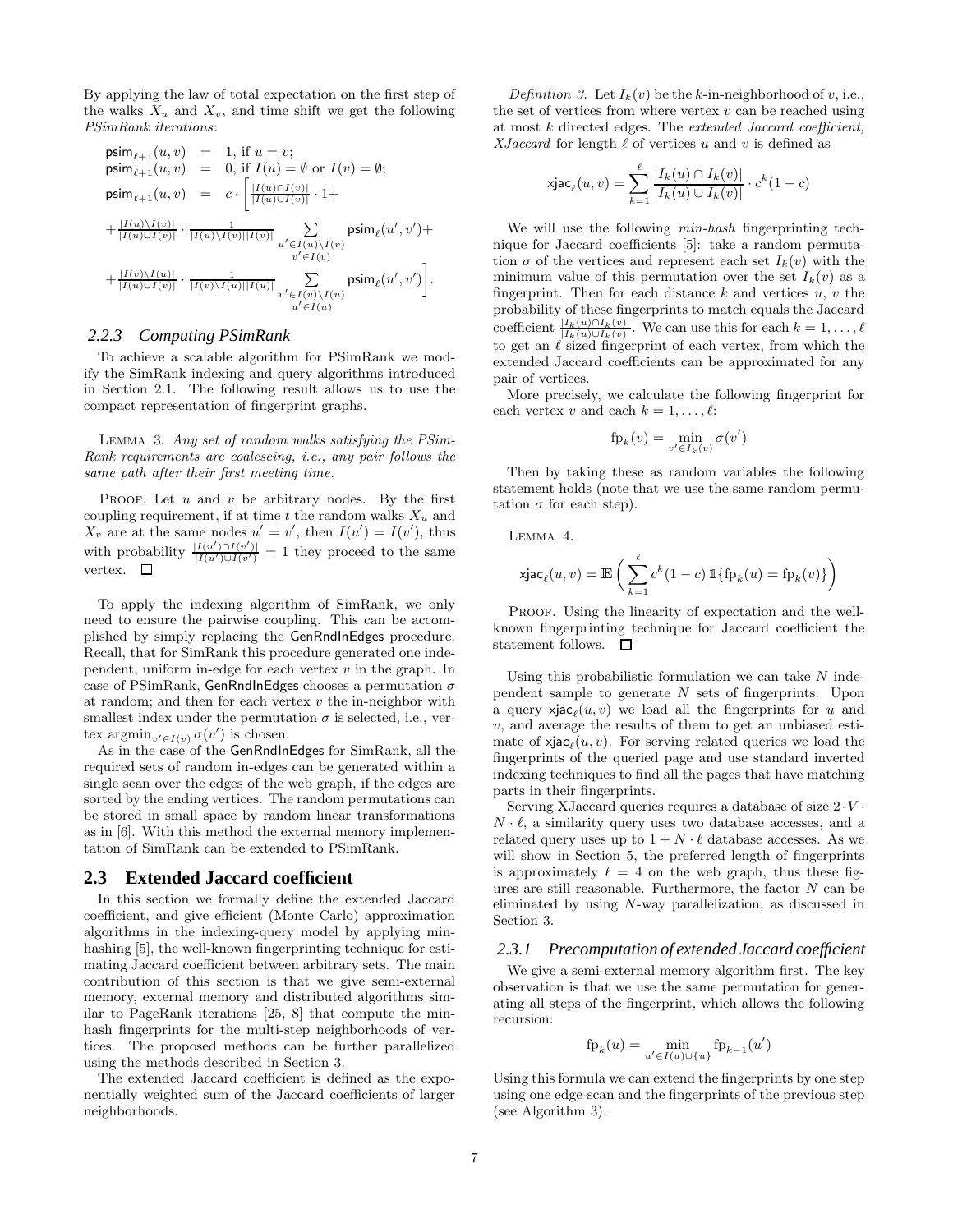Algorithm 3 Precomputing extended Jaccard coefficients

|     | $N$ =number of fingerprints, $\ell$ =length of fingerprints. |
|-----|--------------------------------------------------------------|
|     | 1: for $i := 1$ to N do                                      |
| 2:  | generate a random permutation $\sigma$ .                     |
| 3:  | for every vertex $j$ of the web graph do                     |
| 4:  | $NFP[j] := \sigma(i)$ /*start the fingerprint*/              |
| 5:  | for $k:=1$ to $\ell$ do                                      |
| 6:  | $FPI := NFP$                                                 |
| 7:  | for every edge $(u, v)$ of the web graph do                  |
| 8:  | $NFP[v]:=min(NFP[v], FP[u])$                                 |
| 9:  | save array NFP $\parallel$ as FP <sub>k</sub> $\parallel$    |
| 10: | Merge arrays $\mathsf{FP}_k$ , and create inverted index.    |
|     |                                                              |

#### *2.3.2 External memory and distributed indexing*

Algorithm 3 for semi-external memory indexing of extended Jaccard coefficients is very similar to the classic Page-Rank computing method using power-iteration: each iteration scans the entire edge-set and updates a vector (indexed by the vertices) using the vector computed by the previous iteration. This allows us to adapt the external memory algorithms designed for PageRank [8, 13], and the distributed indexing technique by the authors [12]. Due to space constraints we will not quote these algorithms here.

In total with  $N = 100$  and  $\ell = 4$  the precomputation costs for extended Jaccard coefficients are thus similar to the precomputation cost for 400 PageRank iterations, with one remarkable difference: while PageRank can only be computed sequentially, the precomputation of extended Jaccard coefficients can be parallelized up to N-way.

### **3. MONTE CARLO PARALLELIZATION**

In this section we discuss the parallelization possibilities of our methods. We show that all of them exhibit features (such as fault tolerance, load balancing and dynamic adaptation to workload) which makes them extremely applicable in large-scale web search engines.

All similarity methods we have given in this paper are organized around the same concepts:

- $\bullet$  we compute a similarity measure by averaging N independent samples from a certain random variable;
- $\bullet$  the independent samples are stored in N instances of an index database, each capable of producing a sample of the random variable for any pair of vertices.

The above framework allows a straightforward parallelization of both the indexing and the query: the computation of independent index databases can be performed on up to N different machines. Then the databases are transferred to the backend computers that serve the query requests. When a request arrives to the frontend server, it asks all (up to N) backend servers, averages their answers and returns the results to the user.

The Monte Carlo parallelization scheme has many advantages that make it perfectly suitable to large-scale web search engines:

The parallelization of queries and indexing can be performed differently. For example, if indexing requires large capacity computers, then one can use a few of them to compute all the index databases. As the scarce resource for query is typically database access (disk seeks), and only little memory and computation is required, these databases can then be distributed to  $N$  different backend servers.

Fault tolerance. If one or more backend servers cannot respond to the query in time, then the frontend can aggregate the results of the remaining ones and calculate the estimate from the available answers. This will not influence service availability, but results only in a slight loss of precision.

Load balancing. In case of very high query loads, more than N backend servers (database servers) can be employed. A simple solution is to replicate the individual index databases. Better results are achieved if one calculates an independent index database for all the backend servers. In this case it suffices to ask any N backend servers for a proper precision answer. This allows seamless load balancing, i.e., you can add more backend servers one-by-one as the demand increases.

Furthermore, this parallelization allows dynamic adaptation to workload. During times of excessive load the number of backend servers asked for each query  $(N)$  can be automatically reduced to maintain fast response times and thus service integrity. Meanwhile, during idle periods, this value can be increased to get higher precision for free (along with better utilization of resources). We believe that this feature is extremely important in the applicability of our results.

# **4. ERROR OF APPROXIMATION**

As we have seen in earlier sections, a crucial parameter of our methods is the number  $N$  of fingerprints. The index database size, indexing time, query time and database accesses are all linear in N. In this section we formally analyze the number of fingerprints needed for a proper precision approximation. Our theorems show that even a modest number of fingerprints (e.g.,  $N = 100$ ) suffices for the purposes of a web search engine.

To state our results we need a general model of Monte Carlo similarity functions that can accommodate our methods for SimRank, PSimRank and XJaccard. We will generalize similarity search over a set  $V$  of items. Let M denote a random variable with a range being an arbitrary set S. Consider a pair  $(M, \{ g_{u,v} : u, v \in V \})$ , where for each pair  $u, v$  of items the function  $g_{u,v} : \mathcal{S} \mapsto [0, 1]$  transforms the value of  $M$  into an estimate of the similarity of  $u$  and  $v$ .

Definition 4. A Monte Carlo similarity function  $\widehat{\mathsf{sm}}(\cdot,\cdot)$ over a set  $V$  of items is calculated by taking N independent instances  $M_1, \ldots, M_N$  of the random variable M, and averaging the results of their transformations as  $\widehat{\text{sm}}(u, v)$  =  $\frac{1}{N}\sum_{i=1}^{N} g_{u,v}(M_i)$  for each pair  $u, v \in V$ . Furthermore, we refer to  $\mathsf{sim}(u, v) = \mathbb{E}(\, g_{u, v}(M) \,)$  as the underlying similarity  $function<sup>2</sup>$ .

Example 1. In case of our SimRank approximation method, the value of the random variable  $M$  is the set of fingerprint paths (for all vertex u). The transformation  $g_{u,v}$  selects the paths for u and v, calculates their first meeting time  $\tau_{u,v}$ , and returns  $c^{\tau_{u,v}}$ , where c is the decay parameter of Sim-Rank.

Example 2. In the general case, the set  $S$  is the set of all possible index databases,  $g_{u,v}$  is the similarity query, i.e., the algorithm that takes an index database and calculates

<sup>&</sup>lt;sup>2</sup>Naturally, the Monte Carlo similarity function  $\widehat{\mathsf{sm}}(u, v)$  is an unbiased estimation of the underlying similarity function  $\sin(u, v)$ .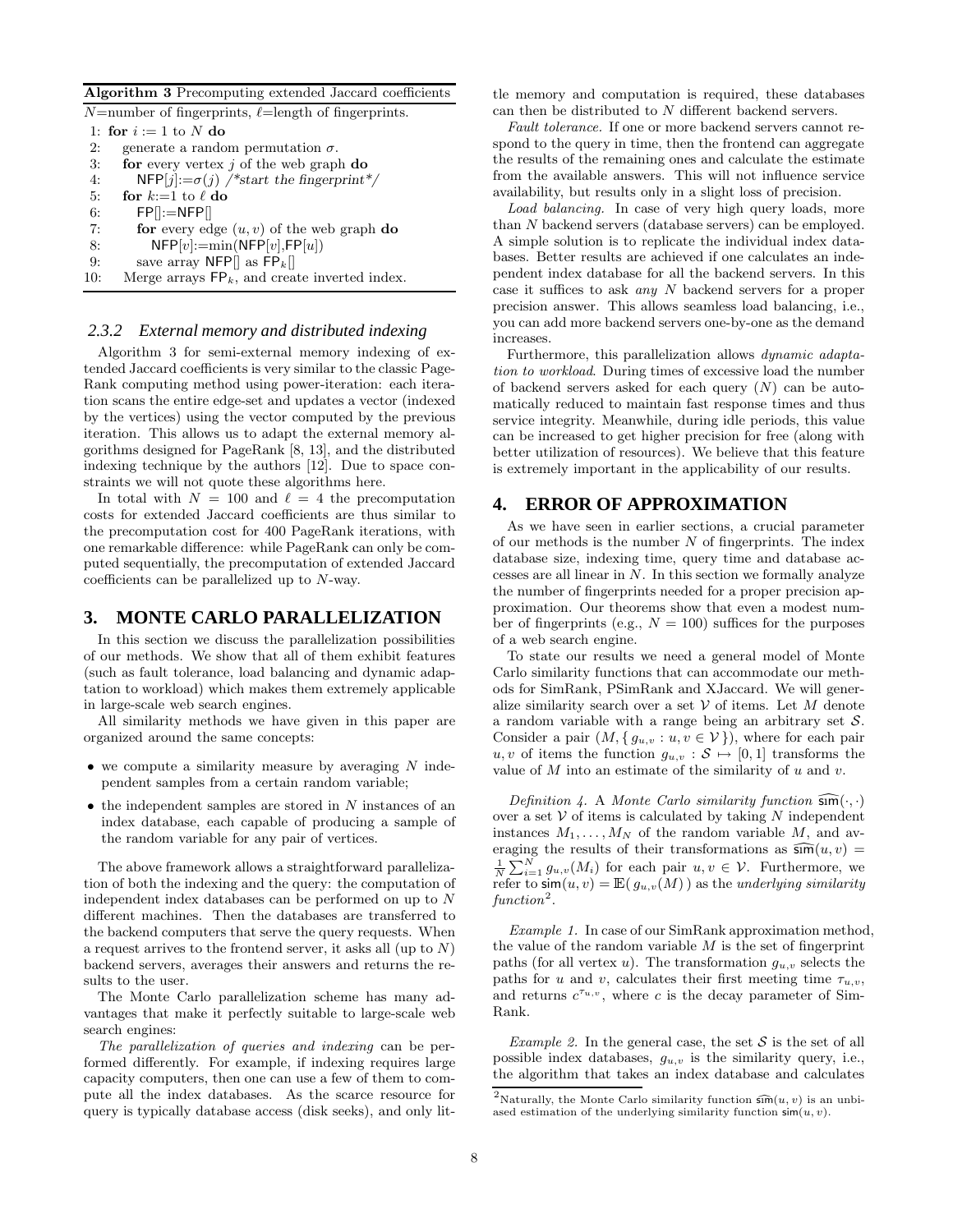the estimated similarity of  $u$  and  $v$  using only that index database. The  $\widehat{\mathsf{sm}}$  averaging is the role of the frontend, that distributes the queried node pair to all the participating backend servers (each of them owning an independent index database, i.e., an independent realization  $M_i$  of the random variable  $M$ ), collects their estimates and averages them.

Notice that the above definition of Monte Carlo similarity functions allows arbitrary correlation/dependence of different similarity scores within the same index database. This is essential, as our actual computable methods exhibit such dependence e.g., by coalescing random walks. Still we have strong results concerning the convergence of the estimates.

THEOREM 5. For any Monte Carlo similarity function  $\widehat{\mathsf{sum}}$  the absolute error converges to zero exponentially in the number of fingerprints N and uniformly over the pair of items u, v. More precisely, for any  $u, v \in V$  and any  $\delta > 0$ we have

$$
\Pr\{|\, \widehat{\mathsf{sim}}(u,v) - \mathsf{sim}(u,v)| > \delta\} < 2e^{-\frac{6}{7}N\delta^2}
$$

PROOF. We shall use Bernstein's inequality in the following form: for any independent, identically distributed random variables  $Z_i : i = 1, 2, ..., N$  that have a bounded range [a, b], for any  $\delta > 0$ :

$$
\Pr\{\left|\frac{1}{N}\sum_{i=1}^{N} Z_i - \mathbb{E} Z\right| > \delta\} \le 2e^{-N\frac{\delta^2}{2\sqrt{\ar{Z} + 2\delta(b-a)/3}}}
$$

Applying this for  $Z_i = g_{u,v}(M_i)$  and using the bounds  $Z_i \in [0,1]$ ,  $\text{Var } Z_i \leq \frac{1}{4}$ , and  $\delta < 1$  the statement follows.

Notice that the bound uniformly applies to all graphs and all similarity functions, such as SimRank, PSimRank and XJaccard. However, this bound concerns the convergence of the similarity score for one pair of vertices only. In the web search scenario, we typically use related queries, thus are interested in the relative order of pages according to their similarity to a given query page  $u$ .

THEOREM 6. For any Monte Carlo similarity function  $\widehat{\mathsf{sum}}$  and any fixed item u, the probability of interchanging two items in the similarity ranking of item u converges to zero exponentially in the number of fingerprints N. More precisely, for each page v and w, such that  $\sin(u, v) > \sin(u, w)$ we have

$$
\Pr\{\widehat{\text{sim}}(u,v) < \widehat{\text{sim}}(u,w)\} < e^{-0.3N\delta^2}
$$

where  $\delta = \sin(u, v) - \sin(u, w)$ .

Though a similar statement follows easily from the previous theorem, we give an independent (but similar) proof to achieve better constants.

PROOF. We shall use Bernstein's inequality one-sided: for any independent, identically distributed random variables  $Z_i : i = 1, 2, \ldots, N$  that have a bounded range [a, b], for any  $\delta > 0$ :

$$
\Pr\{\frac{1}{N}\sum_{i=1}^{N}Z_i - \mathbb{E}\left\{Z < -\delta\right\} \le e^{-N\frac{\delta^2}{2\sqrt{\text{Var}\,Z + 2\delta(b-a)/3}}}
$$

We set  $Z_i = g_{u,v}(M_i) - g_{u,w}(M_i)$ . Then  $\frac{1}{N} \sum_{i=1}^{N} Z_i =$  $\widehat{\textsf{sim}}(u, v)$ − $\widehat{\textsf{sim}}(u, w)$ , its expected value is  $\textsf{sim}(u, v)$ − $\textsf{sim}(u, w)$ .

We can bound the values:  $Z_i \in [-1,1]$  and thus the variance: Var  $Z_i \leq 1$ . We set  $\delta = \sin(u, v) - \sin(u, w)$ , thus we get

$$
\Pr\{\widehat{\text{sum}}(u,v) - \widehat{\text{sum}}(u,w) < 0\} \le e^{-N\frac{\delta^2}{2+4/3}}
$$

 $\Box$ 

These theorems mean that the Monte Carlo approximation can efficiently capture the big differences among the similarity scores. But when it comes to small differences, then the error of approximation obscures the actual similarity ranking, and an almost arbitrary reordering is possible. We believe, that for a web search inspired similarity ranking it is sufficient to distinguish between very similar, modestly similar, and dissimilar pages. We can formulate this requirement in terms of a slightly weakened version of classical information retrieval measures precision and recall [1].

Consider a related query for page  $u$  with similarity threshold  $\alpha$ , i.e., the problem is to return the set of pages  $S = \{v \in$  $V : sim(u, v) > \alpha$ . Our methods approximate this set with  $\widehat{S} = \{v \in \mathcal{V} : \widehat{\text{sim}}(u, v) > \alpha\}.$  We weaken the notion of precision and recall to exclude a small,  $\delta$  sized interval of similarity scores around the threshold  $\alpha$ : let  $S_{+\delta} = \{v \in \mathcal{V}$ :  $\sin(u, v) > \alpha + \delta$ ,  $S_{-\delta} = \{v \in \mathcal{V} : \sin(u, v) > \alpha - \delta\}$ . Then the expected  $\delta$ -recall of a Monte Carlo similarity function is  $\frac{\mathbb{E}(|\widehat{S}\cap S_{+\delta}|)}{|S_{+\delta}|}$  while the expected  $\delta$ -precision is  $\frac{\mathbb{E}(|\widehat{S}\cap S_{-\delta}|)}{\mathbb{E}(|\widehat{S}|)}$ . Furthermore, we introduce the notation  $S_{-\delta}^c = \mathcal{V} \setminus S_{-\delta}$ .

Theorem 7. For any Monte Carlo similarity function  $\widehat{\mathsf{sm}}$ , any page u, similarity threshold  $\alpha$  and  $\delta > 0$  the expected δ-recall is at least

$$
1 - e^{-\frac{6}{7}N\delta^2}
$$

and the expected  $\delta$ -precision is at least

$$
1-\frac{|S^\mathrm{c}_{-\delta}|}{|S_{+\delta}|}\frac{1}{e^{\frac{6}{7}N\delta^2}-1}\ .
$$

PROOF. First we bound the expected  $\delta$ -recall.

$$
\mathbb{E}\left(|\hat{S} \cap S_{+\delta}|\right) = \mathbb{E}\left(\sum_{v \in S_{+\delta}} \mathbb{1}\{v \in \hat{S}\}\right)
$$

$$
= \sum_{v \in S_{+\delta}} \Pr\{v \in \hat{S}\}
$$

$$
\geq \sum_{v \in S_{+\delta}} \left(1 - e^{-\frac{6}{7}N\delta^2}\right)
$$

$$
= |S_{+\delta}| \cdot \left(1 - e^{-\frac{6}{7}N\delta^2}\right),
$$

where the second equation follows from the linearity of expectation; and the inequality follows from the one-sided absolute error bound  $Pr{\{\widehat{\sinh}(u, v) - \sin(u, v) < -\delta\}} < e^{-\frac{\beta}{7}N\delta^2}$ that can be proved analogously to Theorem 5.

Now we turn to expected  $\delta$ -precision:

$$
1 - \frac{\mathbb{E}(|\widehat{S} \cap S_{-\delta}|)}{\mathbb{E}(|\widehat{S}|)} = \frac{\mathbb{E}(|\widehat{S} \cap S_{-\delta}^c|)}{\mathbb{E}(|\widehat{S}|)}
$$
  
\n
$$
\leq \frac{|S_{-\delta}^c|e^{-6/7 \cdot N\delta^2}}{|S_{+\delta}|(1 - e^{-6/7 \cdot N\delta^2})}
$$
  
\n
$$
= \frac{|S_{-\delta}^c|}{|S_{+\delta}|} \frac{1}{e^{6/7 \cdot N\delta^2} - 1},
$$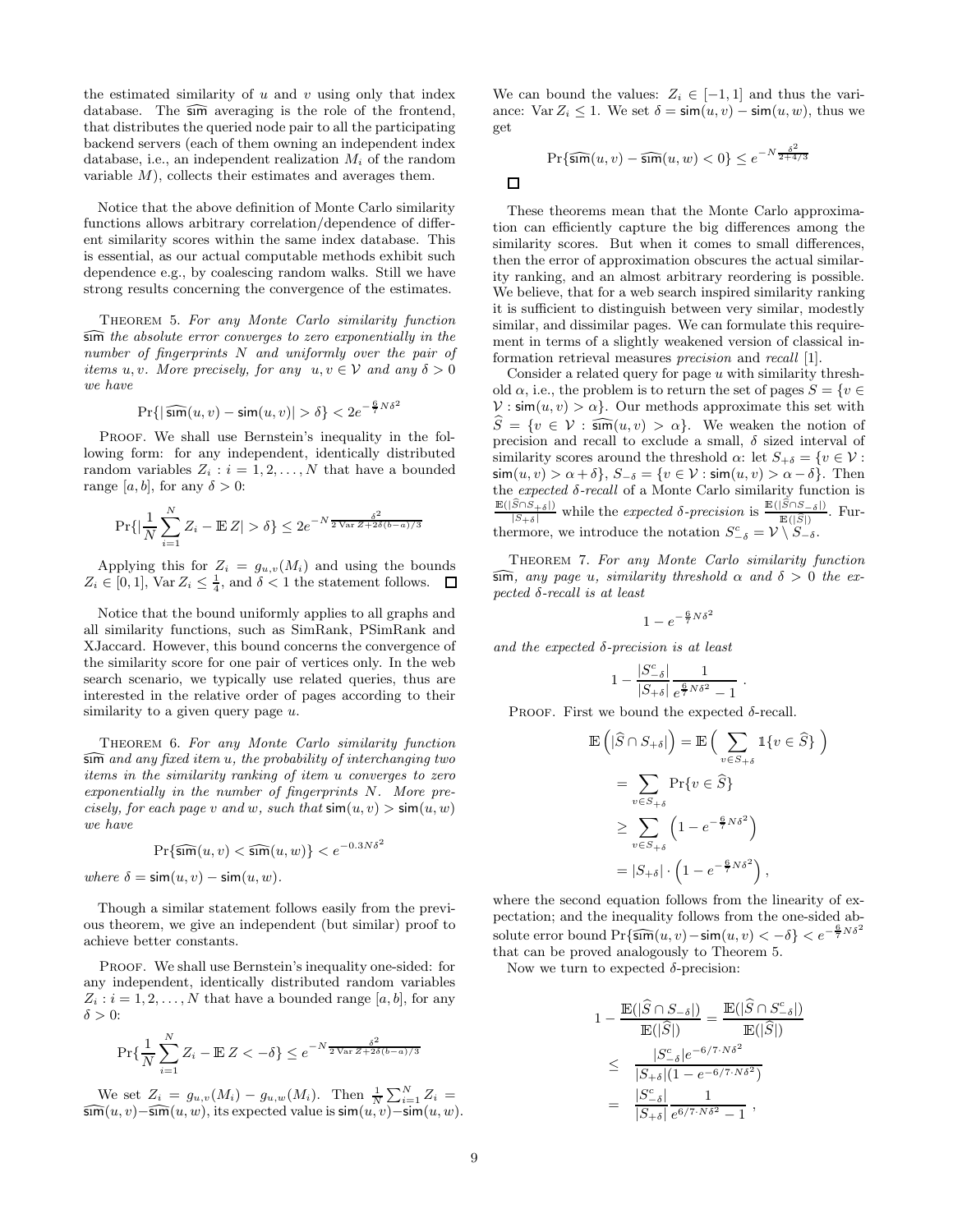where the inequality follows from  $\mathbb{E}(S) \geq \mathbb{E}(|S \cap S_{+\delta}|)$  with the lower bound derived for the proof of expected  $\delta$ -recall; and from the bound  $\mathbb{E}(|\widehat{S} \cap S_{-\delta}^c|) \leq |S_{-\delta}^c| \cdot e^{-6/7 \cdot N \delta^2}$  that can be proved with essentially the same steps as the lower bound on  $\mathbb{E}(|S \cap S_{+\delta}|)$ .  $\Box$ 

This theorem shows, that the expected  $\delta$ -recall converges to 1 exponentially and uniformly over all possible similarity functions, graphs and queried vertices of the graphs, while the expected  $\delta$ -precision converges to 1 exponentially for any fixed similarity function, graph and queried node. The  $|S_{-\delta}^c|$ factor in the precision is not surprising, as there can be many items with just less than  $\alpha - \delta$  similarity, and these can get into the result set. To prove stronger bounds we have to make assumptions (for example power law) about the distribution of similarity scores.

# **5. EXPERIMENTS**

This section presents our experiments on the repository of 80M pages crawled by the Stanford WebBase project in 2001. The following problems are addressed by our experiments:

- How do the parameters  $\ell$ , N and c effect the quality of the similarity search algorithms? The dependence on path length  $\ell$  show that multi-step neighborhoods of pages contain more valuable similarity information than single-step neighborhoods for up to  $\ell \approx 5$ .
- How do the qualities of SimRank, PSimRank and XJaccard relate to each other? We conclude that PSimRank outperforms all the other methods.
- What are the average and maximal sizes of fingerprint trees for SimRank and PSimRank? Recall that the running time and memory requirement of query algorithms are proportional to these sizes. We measured sizes as small as  $100 - 200$  on average implying fast running time with low memory requirement.

# **5.1 Measuring theQuality of Similarity Scores**

We briefly recall the method of Haveliwala et al. [14] to measure the quality of similarity search algorithms.

The similarity search algorithms will be compared to a ground truth similarity ordering extracted from the Open Directory Project (ODP, [24]) data, a hierarchical collection of webpages managed by thousands of volunteer editors. The ODP category tree implicitly encodes the similarity information, which can be decoded as follows. The ODP tree is collapsed into a fixed depth, such that the leaves contain the classes of documents (urls). Given a page  $u$  the rest of the documents fall into the *same* class as  $u$ , a *sibling* class, a cousin class, etc. This induces a partial ordering of the documents, which will be referred to as the familial ordering with respect to  $u$ . The key assumption is that the true similarity to a page  $u$  decreases monotonically with the familial ordering.

Intuitively we want to express the expected quality of a similarity ordering to a query page  $u$  in comparison with the familial ordering of  $u$ , where  $u$  is chosen uniformly at random. The two orderings are compared by the Kruskal-Goodman  $\Gamma$  measure that gives score  $+1$  to a pair v, w if the two orderings agree on the similarity ordering of the pair, and it gives −1 if they order the pair reversely. As both orderings are partial, the Γ value is defined as the average of scores over all pairs that are comparable by both orderings. To obtain a more precise measure focusing on the top region of the familial ordering, *sibling*  $\Gamma$  measure [14] restricts the averaging to vertices that either fall into the same or a sibling class of u.

Finally, we enumerate the subtle differences between the sibling Γ measure defined above and the original sibling Γ introduced in [14]. The goal of the modifications was to make sibling  $\Gamma$  more suitable for measuring the qualities of related queries.

- For each page u we computed sibling  $\Gamma$  on a truncated list of 100 pages with highest similarity to  $u$ . This truncation is reasonable, since for example the  $\Gamma$  quality of a long list of 10,000 pages is almost independent of the quality of the first 100 resulting pages, which is the main interest of typical users of related queries.
- Recall that Kruskal-Goodman Γ measures the quality of a similarity ranking to a given query page  $u$ . In our experiments we extended  $\Gamma$  to an overall measure by *microaveraging*: we computed  $\Gamma$  for each page u, and then averaged these  $\Gamma$  scores. In contrast, the method of [14] applies macro-averaging by averaging over all vertices  $u, v, w$  the +1 and  $-1$  credits given for ordering the pair  $(\mathsf{sim}(u, v), \mathsf{sim}(u, w))$  correctly or not. With probabilistic terminology micro-averaging describes the quality of a related(u) query with uniformly chosen u, while macroaveraging describes the expected quality of ordering the pair  $(\sin(u, v), \sin(u, w))$  for uniformly chosen pairs. We decided on micro-averaging, since our primary focus was related query, and we experienced that essentially the same tendencies can be measured by macro-averaging with slightly higher Γ values than our micro-averaging method combined with list truncation.
- We discarded the page  $u$  itself, when we evaluated the quality of the similarity ranking of  $u$ . This modification significantly decreased Γ values by approximately 0.1, since our algorithms estimated  $\sin(u, u) = 1$  perfectly. Even larger differences occurred for the parameter settings path length  $\ell = 1, 2, 3$  and number of fingerprints  $N = 10, 20, 30$ . It is not surprising, since reducing  $\ell$  and N values decreases the number of pairs with non-zero estimated similarity scores. This modification caused the main difference between the  $\Gamma$  values of this paper and those presented in [11] about SimRank.

# **5.2 Comparing the Qualities of the Methods with Various Parameter Settings**

All the experiments were performed on a web graph of 78,636,371 pages crawled and parsed by the Stanford Web-Base project in 2001. In our copy of the ODP tree 218,720 urls were found falling into 544 classes after collapsing the tree. The indexing process took 4 hours for SimRank, 14 hours for PSimRank and 27 hours for extended Jaccard coefficient with path length  $\ell = 10$  and  $N = 100$  fingerprints. We ran a semi-external memory implementation on a single machine with 2.8GHz Intel Pentium 4 processor, 2Gbytes main memory and Linux OS. The total size of the the computed database was 68Gbytes for (P)SimRank and  $640G$ bytes for XJaccard. Since sibling  $\Gamma$  is based on similarity scores between vertices of the ODP pages, we only saved the fingerprints of the 218,720 ODP pages. A nice property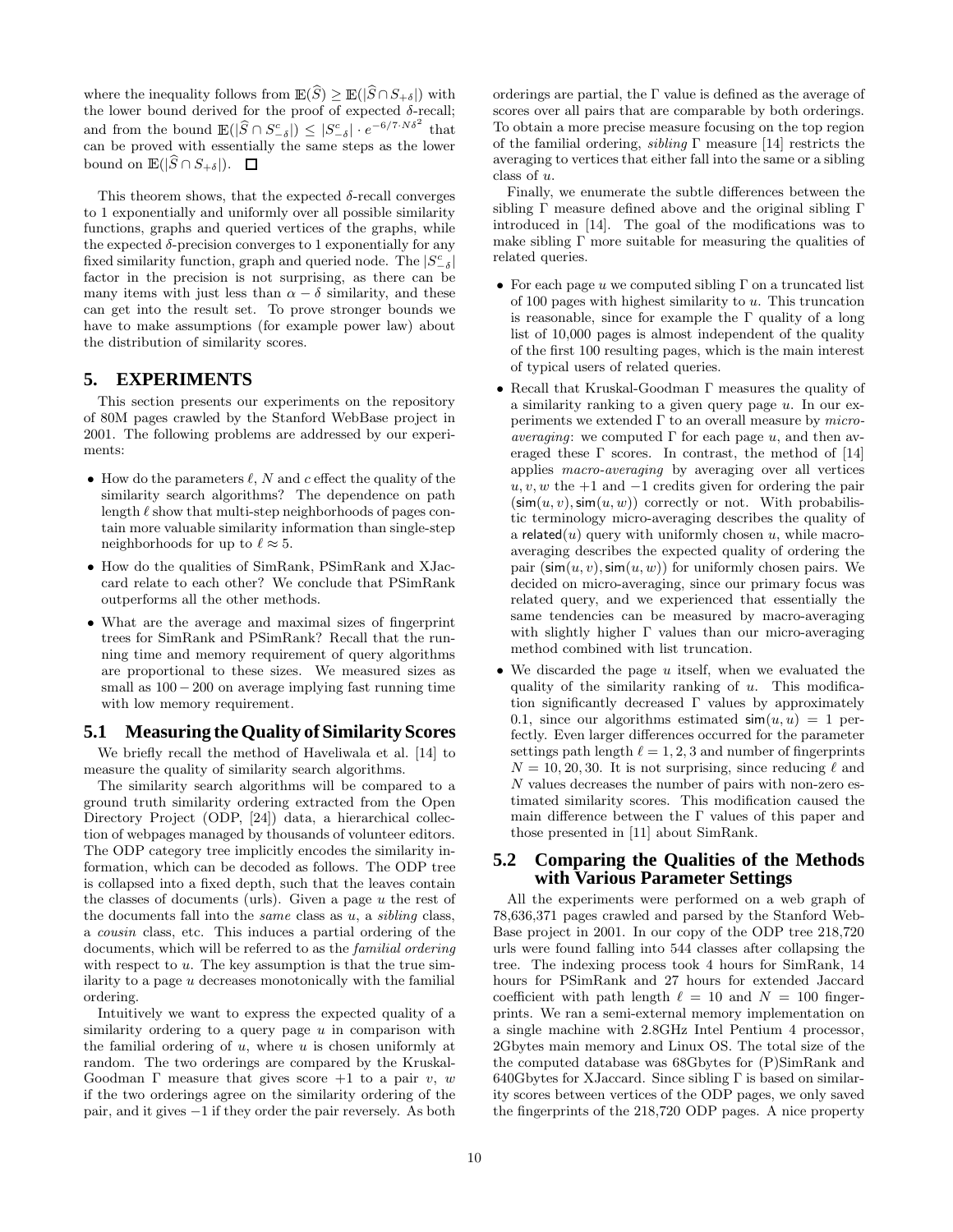

Figure 4: Varying algorithm parameters independently with default settings  $\ell = 10$  for SimRank and PSimRank  $\ell = 4$  for XJaccard,  $c = 0.1$ , and  $N = 100$ .

of our methods is that this truncation (resulting in sizes of 200Mbytes and 1.8Gbytes respectively) does not affect the returned scores for the ODP pages.

The results of the experiments are depicted on Fig. 4. Recall that sibling  $\Gamma$  expresses the average quality of similarity search algorithms with  $\Gamma$  values falling into the range  $[-1, 1]$ . The extreme  $\Gamma = 1$  result would show that similarity scores completely agree with the ground truth similarities, while  $\Gamma = -1$  would show the opposite. Our  $\Gamma = 0.3 - 0.4$  values imply that our algorithms agree with the ODP familial ordering in  $65 - 70\%$  of the pairs.

The radically increasing  $\Gamma$  values for path length  $\ell =$ 1, 2, 3, 4 on the top diagram supports our basic assumption



Figure 5: Fingerprint tree sizes for 80M pages with  $N = 100$  samples.

that the multi-step neighborhoods of pages contain valuable similarity information. The quality slightly increases for larger values of  $\ell$  in case of PSimRank and SimRank, while sibling  $\Gamma$  has maximum value for  $\ell = 4$  in case of XJaccard. Notice the difference between the scale of the top diagram and the scales of the other two diagrams.

The middle diagram shows the tendency that the quality of similarity search can be increased by smaller decay factor. This phenomenon suggests that we should give higher priority to the similarity information collected in smaller distances and rely on long-distance similarities only if necessary. The bottom diagram depicts the changes of  $\Gamma$  as a function of the number  $N$  of fingerprints. The diagram shows slight quality increase as the estimated similarity scores become more precise with larger values of N.

Finally, we conclude from all the three diagrams that PSimRank scores introduced in Section 2.2 outperform all the other similarity search algorithms.

# **5.3 Time and memory requirement of fingerprint tree queries**

Recall from Section 2.1.2 that for SimRank and PSim-Rank queries N fingerprint trees are loaded and traversed. N can be easily increased with Monte Carlo parallelization, but the sizes of fingerprint trees may be as large as the number V of vertices. This would require both memory and running time in the order of  $V$ , and thus violate the requirements of Section 1.2. The experiments verify that this problem does not occur in case of real web data.

Fig. 5 shows the growing sizes of fingerprint trees as a function of path length  $\ell$  in databases containing fingerprints for all vertices of the Stanford WebBase graph. Recall that the trees are growing when random walks meet and the corresponding trees join into one tree. It is not surprising that the tree sizes of PSimRank exceed that of SimRank, since the correlated random walks meet each other with higher probabilities than the independent walks of SimRank.

We conclude from the lower curves of Fig. 5 that the the average tree sizes read for a query vertex is approximately 100–200, thus the algorithm performs like an external-memory algorithm on average in case of our web graph. Even the